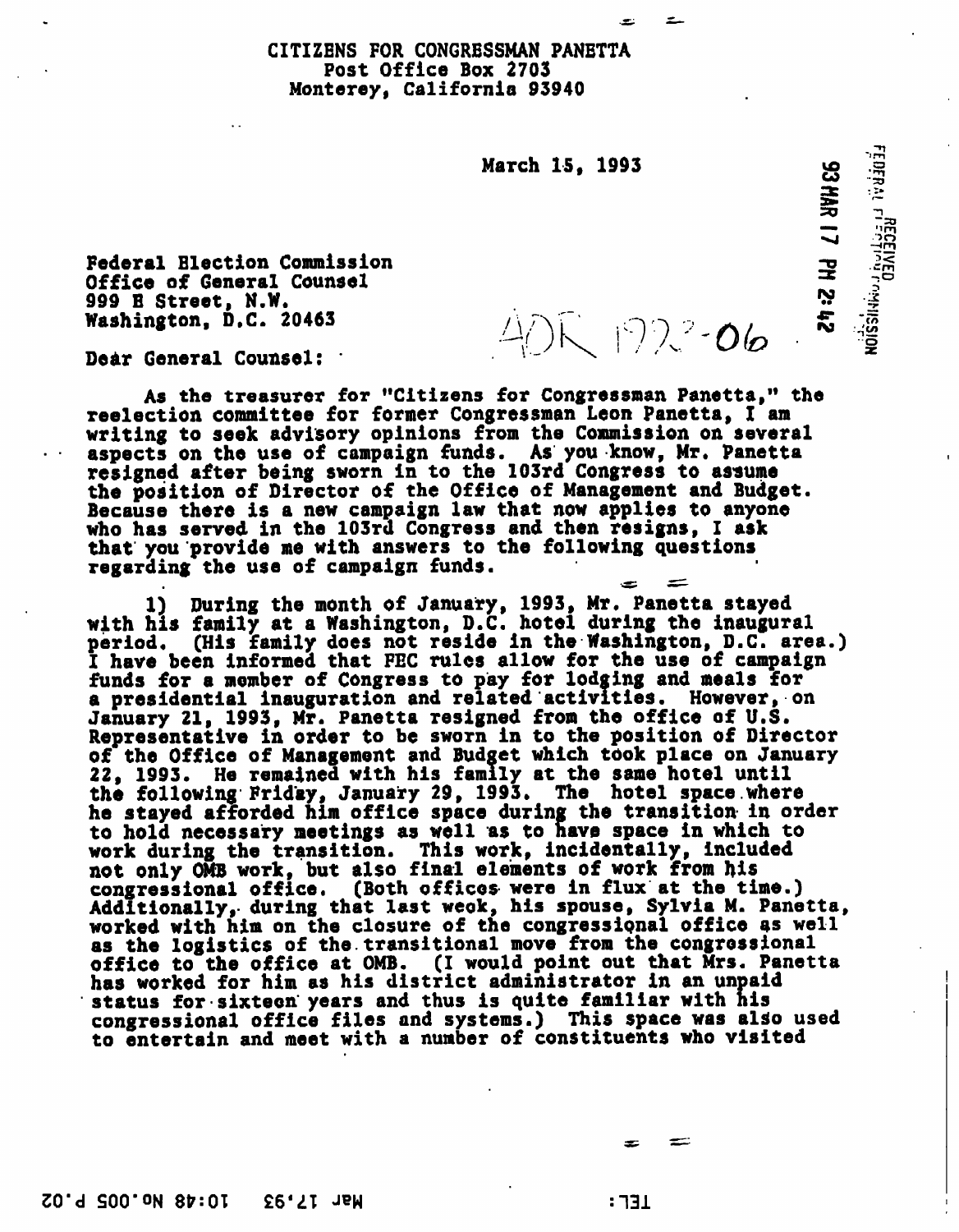Washington, D.C. during that two week time-frame.

Since the use of this lodging space not only housed them during the time they worked on this transition but also acted as office space, I seek your opinion on whether the expense of thio last wook (aftor being owern in) can be berne by the campaign account.

2) On the question of travel: can Mr. Panetta as a former member of the 103rd Congress charge travel to his campaign account for a democratic party event at which he will, for instance, be hunured? There are several democratic organizations within the district he formerly represented that have asked him.to attend fund raising events for thoir committees at which they would like to honor him for his service to the Seventeenth Congressional District in California. This would, therefore, require travel from Washington, D.C. to the central coast counties of.California.

3) On the question of providing money to non-profit tax exempt (SOl-c-3) organizations, for specific fund raising events: can this campaign send money periodically, to such.organizations at their request for such things as fund raising events, drives or membership'fees? Additionally, specifically on the latter, during his tenure in office, Mr. Panetta maintained membership in certain groups, some o'f which have a non-profit tax exempt status. The. dues were paid through the campaign fund. This, of course, was done in the spirit of good will and support for the organization's goals. These membership fees are often cunsidured "dunations" from the individuals who participate in support of these organizations. For those organizations that have the appropriate non-profit status may he continue to support these groups thereforo, through membership dues paid through his campaign funds. Examples of such organizations are: chambers of commerce located within what was formerly his congressional district; veterans organizations such as the American Legion and Veterans of Foreign Wars; ethnic organizations such as the Sons of Italy; civil rights groups such as the NAACP,

4) Because at this point in time, the campaign remains intact, a federal election commission report must be submitted in mid-year. Can those individuals hired to compile and complete this report be paid for' their services from this campaign fund?

5) On the question of expenses incurred in maintaining campaign archiving and storage of papers, files and other materials along with telephone and clerical costs of achieving the necessary work to wind down previous campaign activity can the campaign cover such costs? This, of courso, would also include payment of appropriate salary to staff who do this work.

£0'd SOO'ON

 $:731$